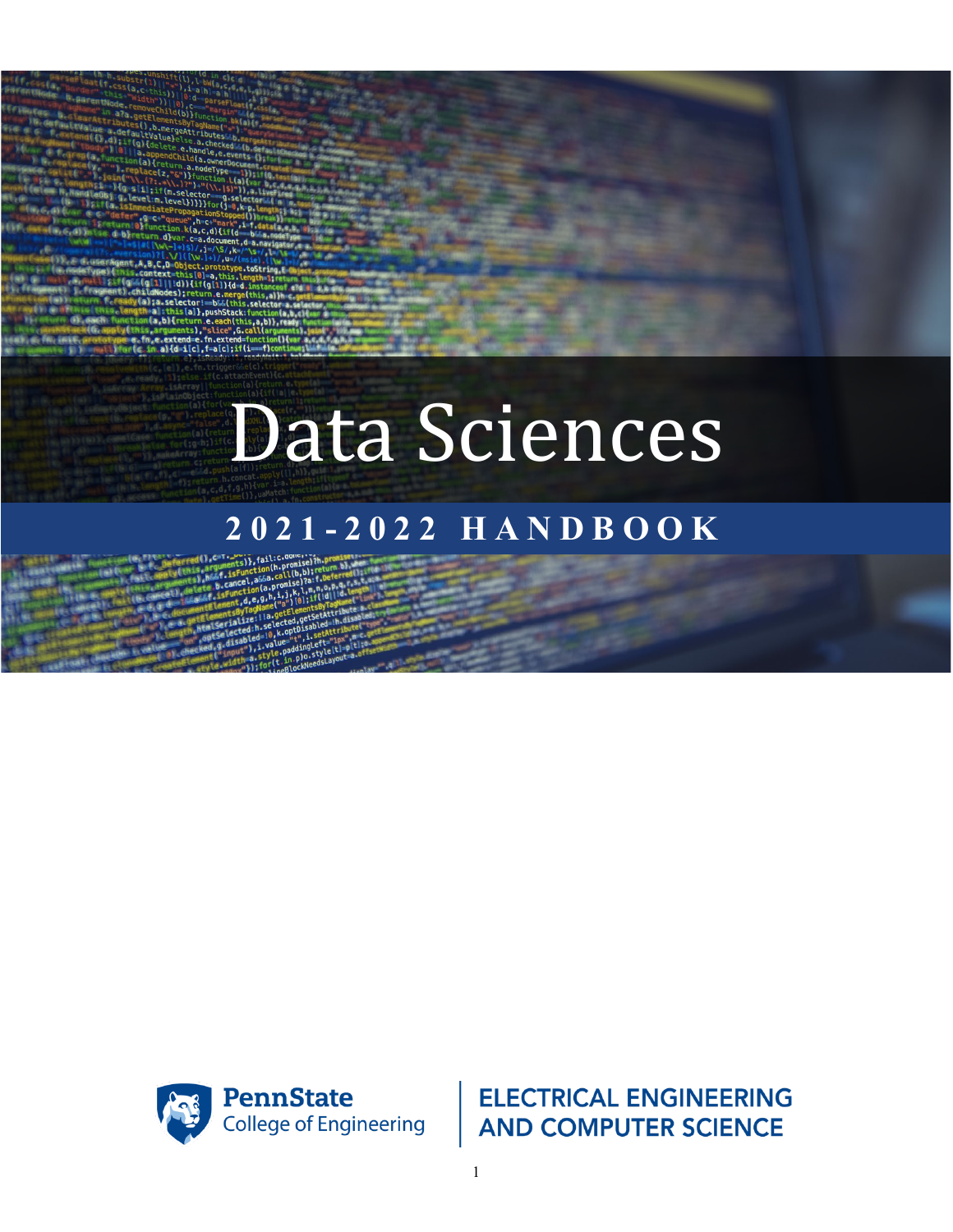<span id="page-1-0"></span>

| <b>Table of Contents</b> |
|--------------------------|
|                          |
|                          |
|                          |
|                          |
|                          |
|                          |
|                          |
|                          |
|                          |
|                          |
|                          |
|                          |
|                          |
|                          |
|                          |
|                          |
|                          |
|                          |
|                          |
|                          |
|                          |
|                          |
|                          |
|                          |
|                          |
|                          |
|                          |
|                          |
|                          |

# <span id="page-1-1"></span>Welcome

This handbook has been prepared for your use as a guide for your studies and as a means of providing you with much of the information that you may need as you continue to work towards your degree. We hope that you read it carefully, and we invite your inquiries about any of the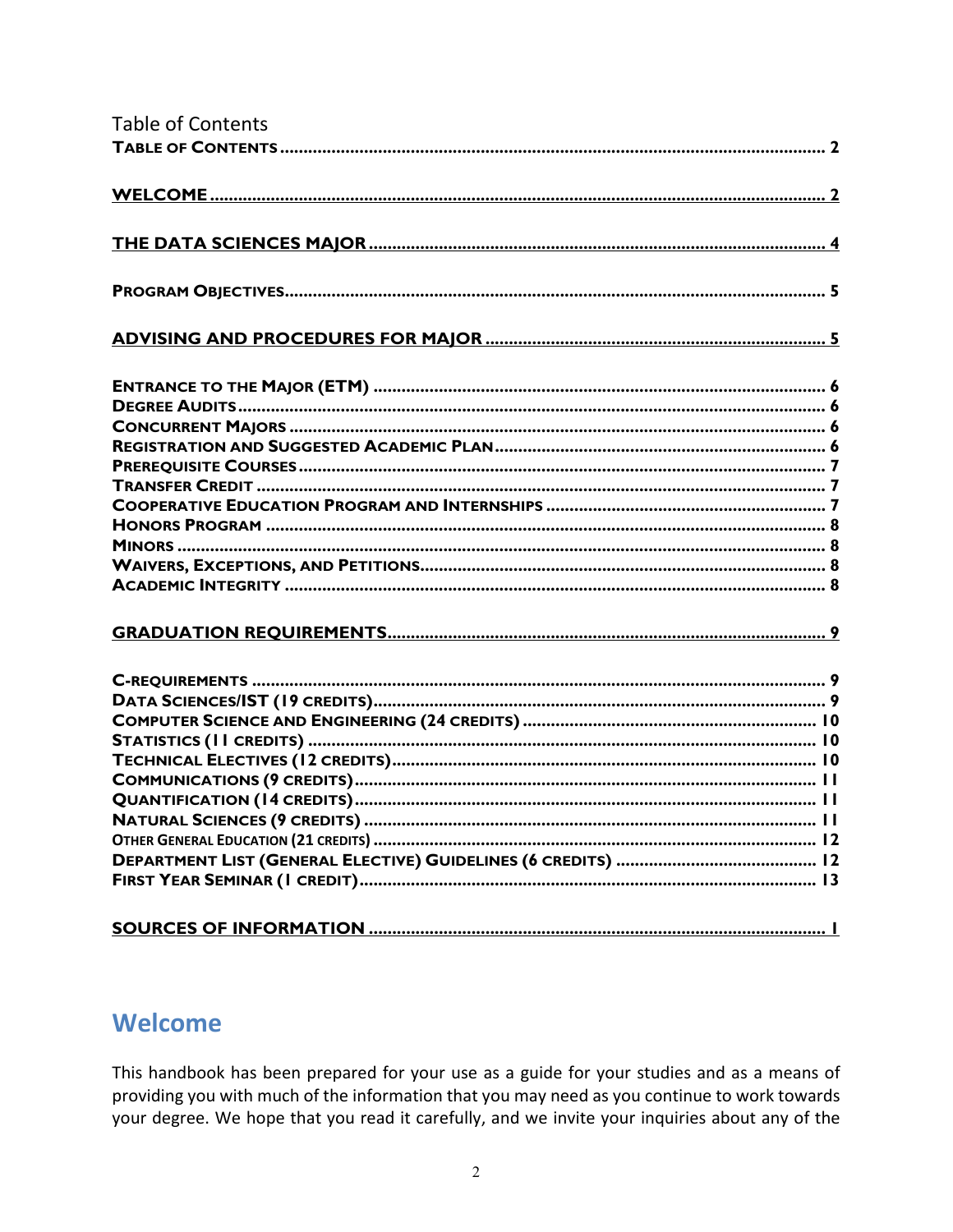questions or issues that are related to your program. The Academic Affairs staff in W209 Westgate is here to serve you.

Please watch for announcements of special courses, news related to scheduling or textbooks, and other special opportunities delivered via a departmental email list.

Again, welcome to Computer Science and Engineering. We wish you well in your studies and offer our services to assist you.

Tom La Porta *Director, School of Electrical Engineering and Computer Science* 

Chita Das *Head, Department of Computer Science and Engineering*

John Hannan *Associate Head, Department of Computer Science and Engineering*

Mark Mahon *Undergraduate Advisor, School of Electrical Engineering and Computer Science* 

Alisha Simon *Academic Advisor, Department of Computer Science and Engineering*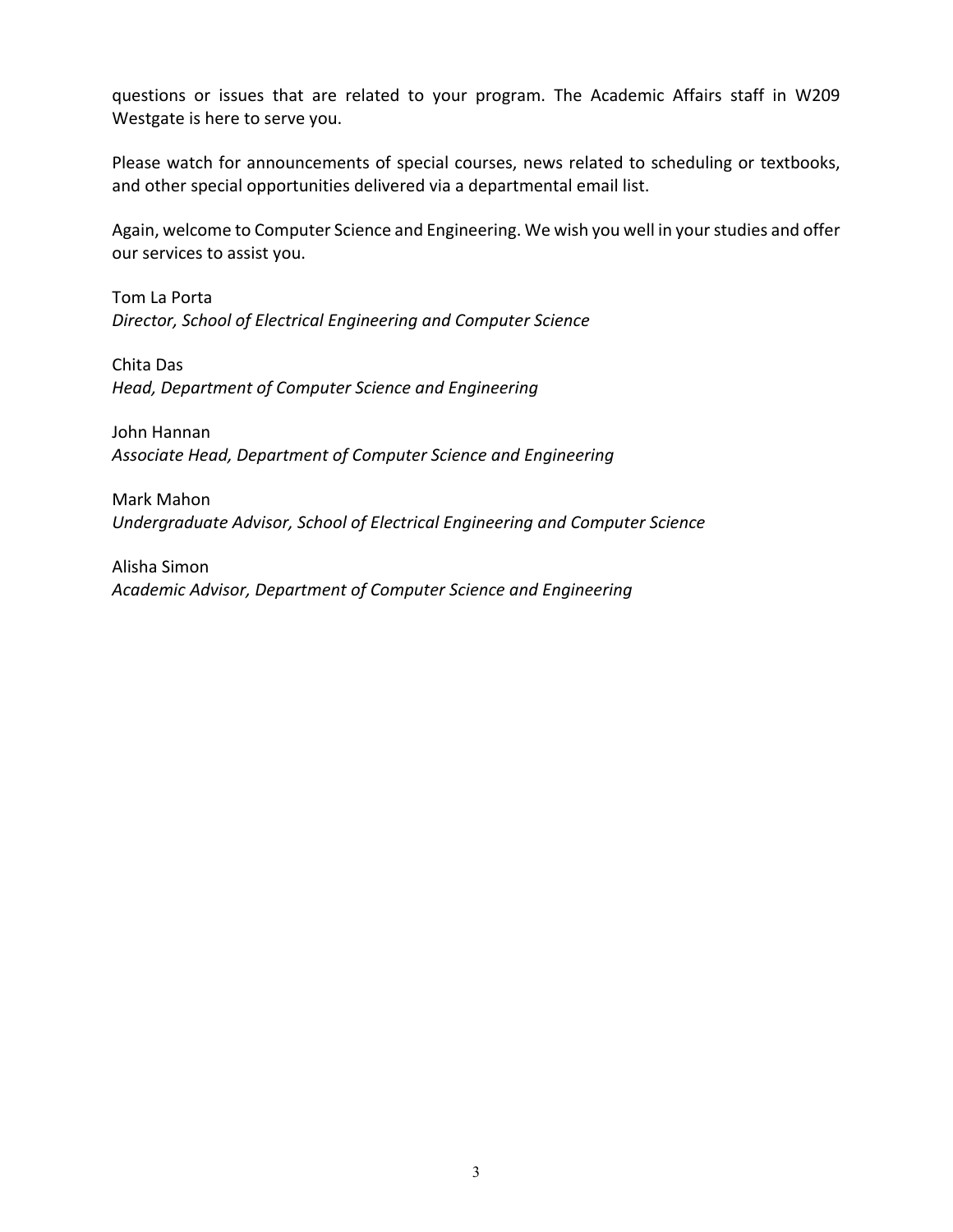# <span id="page-3-0"></span>**The Data Sciences Major**

The Department of Computer Science and Engineering was created in 1993 with the merger of the Computer Engineering Program and the Computer Science Department. The department offers B.S. degrees in both computer science (CMPSC) and computer engineering (CMPEN) through the College of Engineering. It also offers the Computational Option of the inter-college Data Sciences B.S. degree.

The data sciences degree is part of an inter-college initiative between the College of Information Sciences and Technology (IST), College of Engineering, and Eberly College of Science to meet the need of professionals who can make sense of big data. The program provides students with the technical fundamentals of data science, with a focus on developing the knowledge and skills needed to manage and analyze large-scale, unstructured data to address an expanding range of problems in industry, government, and academia. As a result, data sciences graduates will possess the core skills and problem-solving approaches to compete for leading-edge analytics positions across many different industry sectors.

Computational Data Sciences, offered only through the Department of Computer Science and Engineering, focuses on the computational foundations of data science, including the design, implementation and analysis of software that manages the volume, heterogeneity and dynamic characteristics of large data sets and that leverages the computational power of multicore hardware. Students in this option will take upper-level courses in computer science and related fields to develop the skills necessary to construct efficient solutions to computational problems involving large data sets.

The mission of our undergraduate program is to prepare our students for a wide range of careers as computational data scientists and related positions in the field of computing. Our curriculum covers fundamental programming techniques and skills, broad knowledge of data science foundations, mathematical foundations of computing, and advanced topics in computing with large data sets. This curriculum provides students with the skills needed to design, develop, evaluate and analyze software solutions to computational problems involving large data and prepares them to be leaders throughout their careers. This program is intended to produce data science professionals with a deep understanding of how to compute with large data and not merely technicians who can use off-the-shelf tools. Success requires a strong aptitude in mathematics.

**Because of the close relationships to Computational Data Sciences, concurrent majors in Computational Data Sciences and Computer Engineering or Computational Data Science and Computer Science are not permitted.**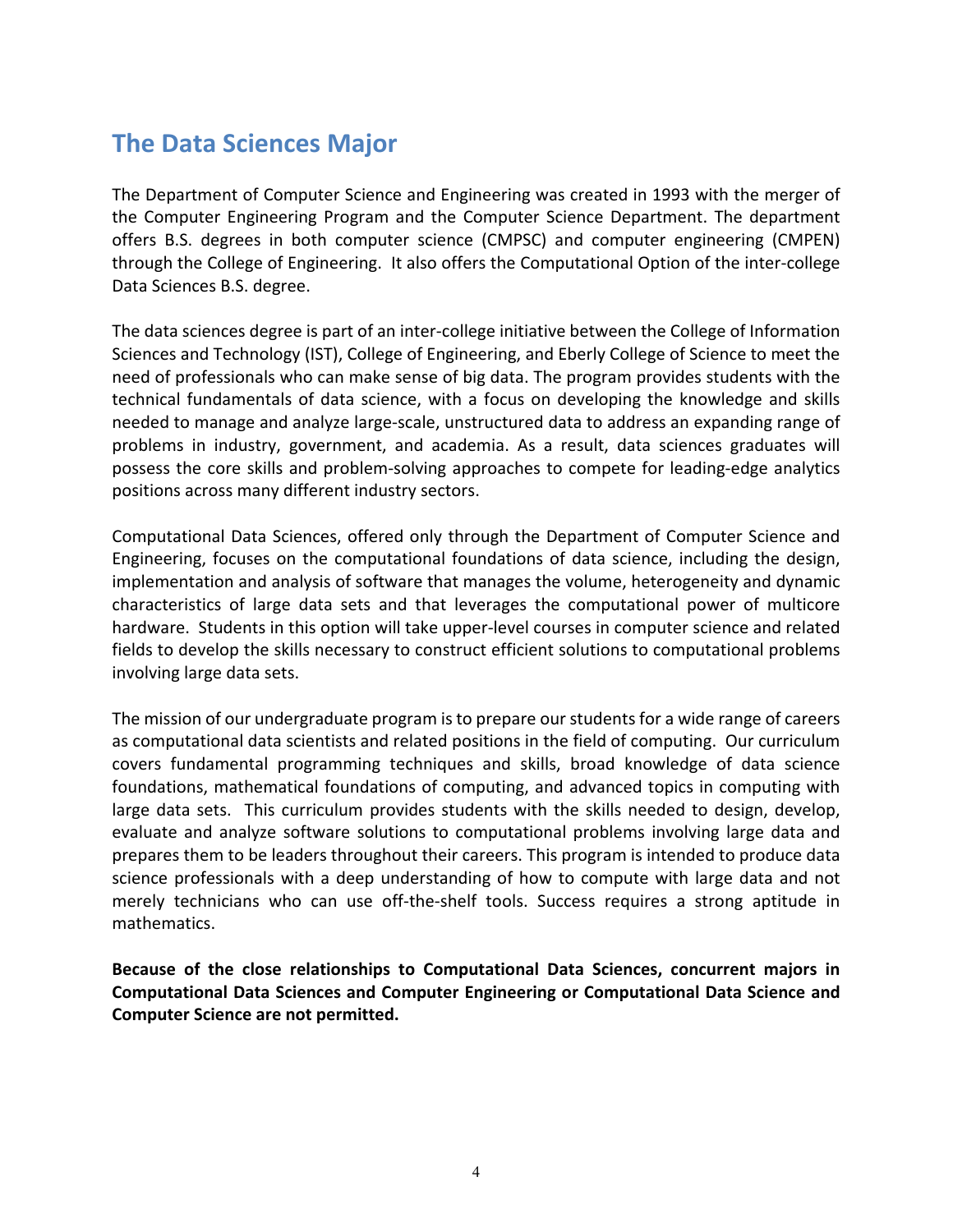#### <span id="page-4-0"></span>**Program Objectives**

Within a few years after graduation, graduates of the Computational Data Science major should be able to:

- 1.Apply appropriate theory, practices, and tools of data science to the specification, design, implementation, maintenance and evaluation of software that analyzes and manipulates large data sets.
- 2. Work and communicate effectively on multi-disciplinary teams.
- 3. Engage in continuous professional development through work assignments, graduate school study, professional training programs and independent learning.

During the first two years, students heading towards the Computational Data Sciences major take many courses in common with other engineering majors, including courses in mathematics. In addition, students take several specialized courses in the major, such as programming fundamentals. From these courses, students gain experience constructing software and completing individual and group projects. During the second two years, students complete a series of courses in computation theory, software systems and computing for data sciences. Students also select from numerous electives. Throughout the four years, students develop communication skills, including a senior year course in which students examine the complete design process and participate in a series of oral and written experiences similar to those that would be seen in industry.

# <span id="page-4-1"></span>**Advising and Procedures for Major**

If you are a student at University Park who is intending to major in Computational Data Sciences but who has not yet officially entered the major, you can make an appointment through Starfish to meet with an adviser at the **Engineering Advising Center** (EAC), 208 Hammond Building, 863- 1033.

If you are a student who has officially entered the DTSCE major, you can find your assigned adviser's name and email address in LionPATH. **If you communicate via e-mail, always use your Penn State account**, not another account such as Gmail. For non-advising issues (questions about e-petition status, course controls, etc.) see one of the CSE staff in W209 Westgate during regular business hours.

Information about all majors at Penn State is listed in the *Undergraduate Bulletin* at https://bulletins.psu.edu/undergraduate/. The *Bulletin* is updated yearly, so make sure to refer to the version of the Bulletin for the semester that you began at Penn State. Clarifications to the *Bulletin* are noted in this handbook, so it should be used in conjunction with the *Bulletin*.

The final responsibility for selecting courses and meeting degree requirements is yours. The role of your adviser is to suggest, recommend, and remind you of the requirements of the major and rules of the University.

Do not rely on LionPATH to correctly categorize your courses. LionPATH only understands the degree requirements as specified in the Bulletin and will therefore occasionally place courses into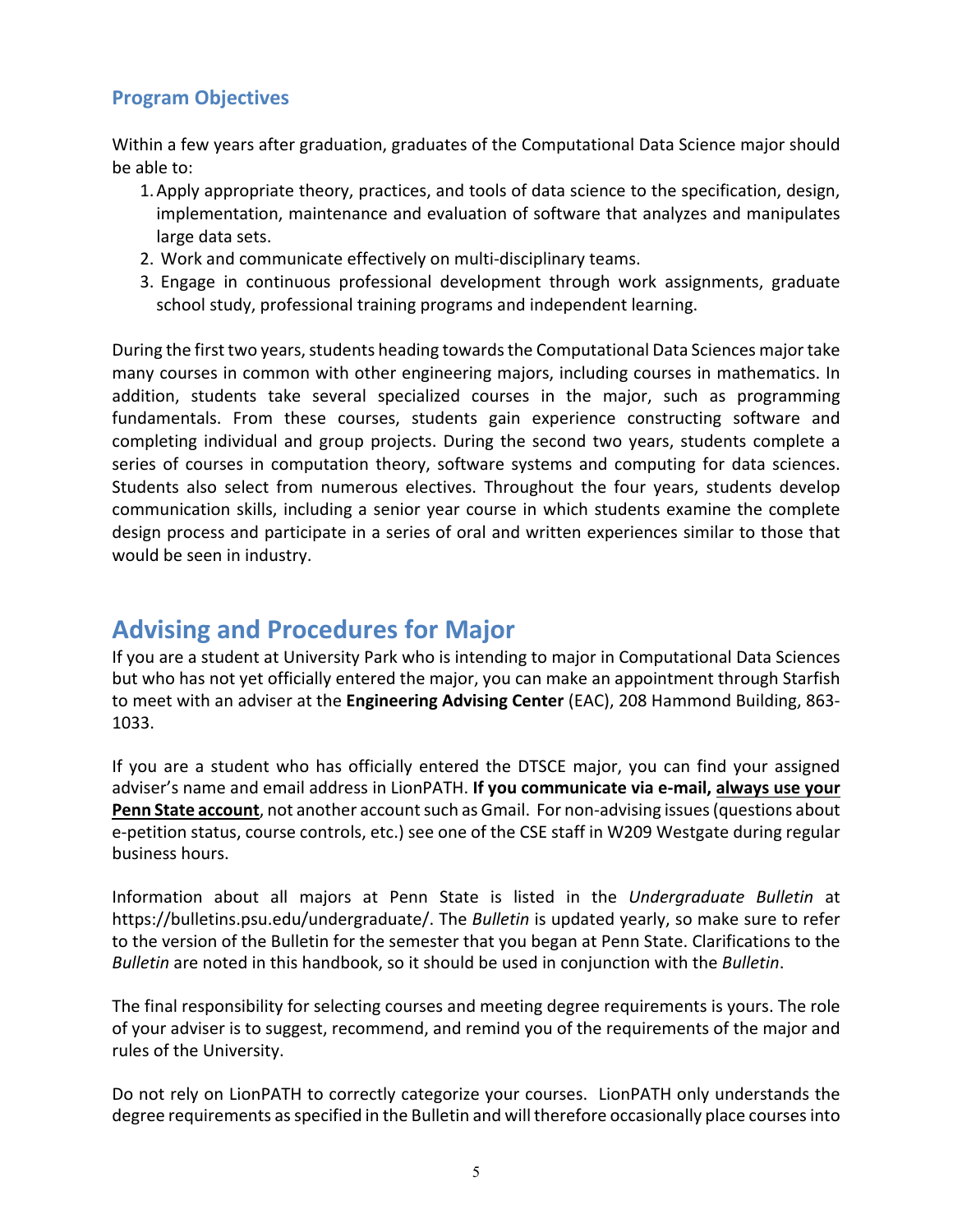an inappropriate category. This handbook contains additional restrictions and explanations. To ensure that you meet degree requirements, you must have your degree audit reviewed by your advisor periodically. You should submit petitions to correct any mis-categorization by LionPATH. Failure to do so may result in delaying your graduation until degree requirements are met.

Because data sciences is such a rapidly changing field, adjustments in course content and/or course offerings should be expected. It will be to your advantage to keep abreast of new course offerings, current course enhancements, and allowable course substitutions through regular contact with your adviser and the department office.

#### <span id="page-5-0"></span>**Entrance to the Major (ETM)**

For the entrance-to-major requirements, see the "How to Get in" section of the Data Sciences major page in the University Bulletin for the year that you began at Penn State: <https://bulletins.psu.edu/undergraduate/archive/>

#### <span id="page-5-1"></span>**Degree Audits**

Instructions on how to run a degree audit are available at [https://tutorials.lionpath.psu.edu/public/S\\_RunningDegreeAudit/.](https://tutorials.lionpath.psu.edu/public/S_RunningDegreeAudit/) You are responsible for periodically checking your degree audit on LionPATH to verify that the courses you have taken and plan to take will satisfy your degree requirements and that you are on track to complete your degree when you expect to complete it. You are encouraged to meet with an advisor to review your degree audit to verify this information. **Do not rely on LionPATH to place your coursesinto their appropriate categories.** Do not use a what-if report to check your degree requirements once you are in your major – what-if reports are for students who have not entered their major yet and may not show the correct set of requirements for students who have entered their major.

#### <span id="page-5-2"></span>**Concurrent Majors**

Concurrent majors will not be allowed in Computational Data Sciences and Computer Engineering or Computational Data Sciences and Computer Science, although it is possible to obtain a concurrent major with another non-enrollment-controlled program.

#### <span id="page-5-3"></span>**Registration and Suggested Academic Plan**

At least several weeks before it is time to register for the next semester's courses, refer to this handbook and consult with your adviser to determine an appropriate set of courses. It is very important to schedule on your assigned scheduling date– **coursesfill up quickly, and if you delay for even a few days, you may not be able to get into recommended courses for the next semester**!

For a copy of the suggested academic plan for the major, refer to the Computational Data Sciences major page in the University Bulletin for the year that you began at Penn State: [https://bulletins.psu.edu/undergraduate/archive/.](https://bulletins.psu.edu/undergraduate/archive/) Re-ordering your course schedule from the suggested plan will not necessarily delay graduation. The key to completing 125 credits over 4 years is to average approximately 16 credits per semester. Though many students do maintain this pace, it is not unusual for students to take lighter loads some semesters and to delay graduation or to take summer classes. Some electives are not offered every semester and most third and fourth year classes are not offered in the summer, so please be careful in your scheduling.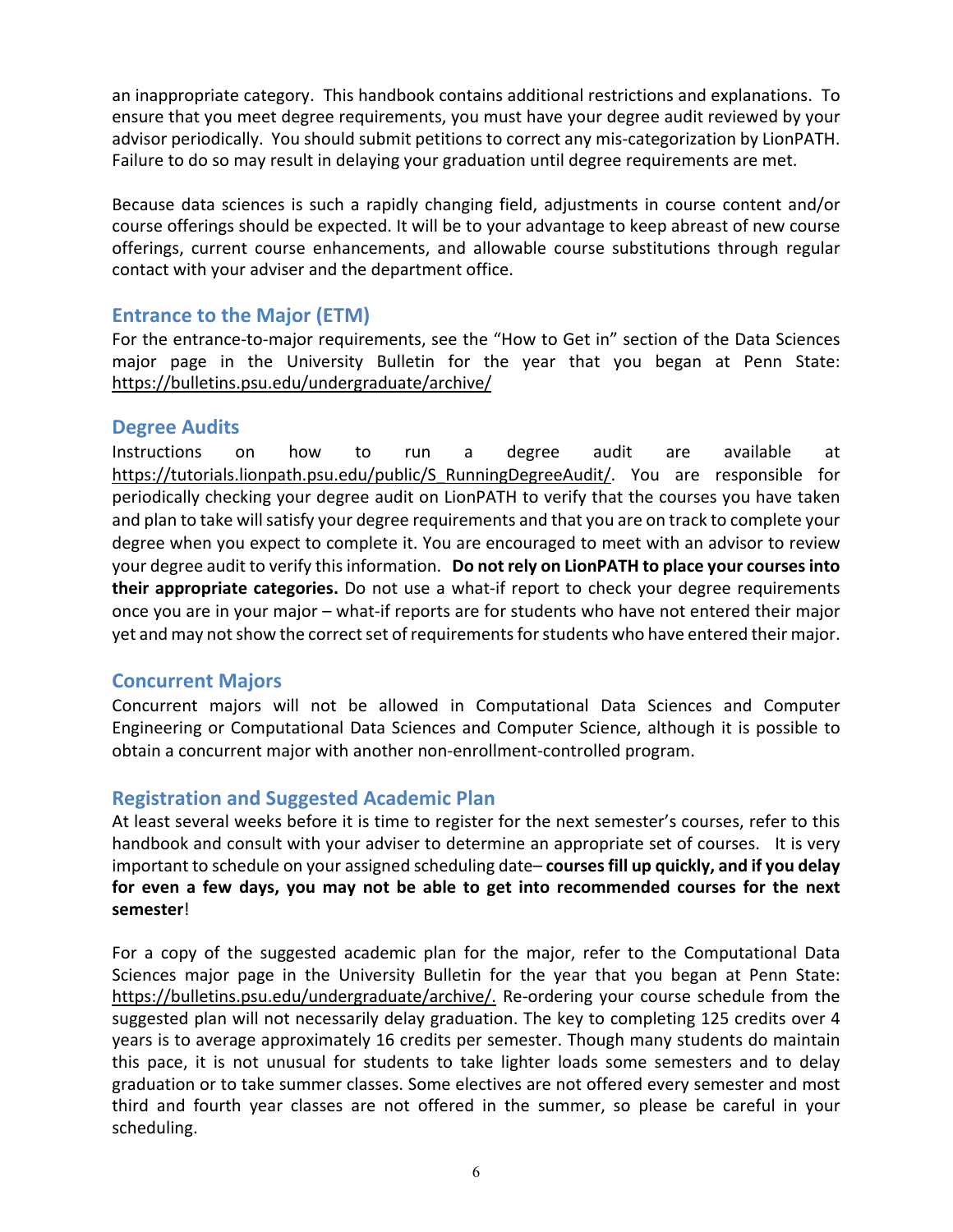Please realize that although all the courses listed on the plan are required for the degree, they need not be taken during the semesters shown in the charts. You may enroll in courses earlier than the semester that they are listed on the academic plan as long as you meet any prerequisites and controls on the courses. Classes that are not a prerequisite to any other courses can usually be taken in a later semester than they are listed on the plan without causing course sequencing issues. You should not wait until your last semester to take C-required courses.

You should be sure to check course prerequisites before you deviate from the suggested schedule. Care should be exercised to be sure core courses are taken in the proper sequence and in a timeframe allowing you to meet entrance to major requirements. In particular, students should proceed through the Math 140 > Math 141 > Math 230 > Stat 414 > Stat 415 > CMPSC 448 > DS 340W sequence by taking the next course in the sequence each semester.

#### <span id="page-6-0"></span>**Prerequisite Courses**

If a CMPEN or CMPSC course has prerequisites, you must complete the prerequisite course before taking the successor course. For most courses an appropriate grade is a grade of D or higher. If the prerequisite course is a "Prescribed C or better" course and you receive a D you may register for the next course but you still must retake the prerequisite course. Waiving of prerequisites is rarely approved and requires approval by both the course instructor and the associate department head. **If you schedule a CMPEN or CMPSC course for which you have not satisfied the prerequisites, you will be removed from the course near the start of the semester even though LionPATH did not prevent you from scheduling the course – prerequisite checking for CMPEN and CMPSC classes is done manually by the CSE Department.**

Stat, Math, and DS subject courses have prerequisite checking at the time of enrollment. LionPATH will not allow you to enroll for these courses unless you meet the prerequisites.

#### <span id="page-6-1"></span>**Transfer Credit**

In addition to taking courses at any Penn State campus, you may be able to earn credit by transferring credits from another school. Before taking a course at another university, use the transfer credit tool in LionPATH and check with your adviser to be sure the course will transfer usefully.

If you hope to use a transfer course that you have not taken yet to replace a CMPSC, CMPEN, or DS course, email a copy of the course syllabus to Prof. Hannan [\(jjh9@psu.edu\)](mailto:jjh9@psu.edu) before enrolling in the course to check whether it will be allowed to count for that requirement. If Prof. Hannan approves the use of the transfer credit, you will then need to fill out a petition at <https://coursesub.psu.edu/>to have the transfer credit count correctly on your degree audit. **Note that CMPSC 465, DS 340W and DS 440 must be taken at Penn State.**

#### <span id="page-6-2"></span>**Cooperative Education Program and Internships**

The cooperative education program provides work experience by alternating periods of academic study and full-time employment in industry or government. The program typically starts at the beginning of the junior year and consists of three rotations, providing a cumulative work experience of one year.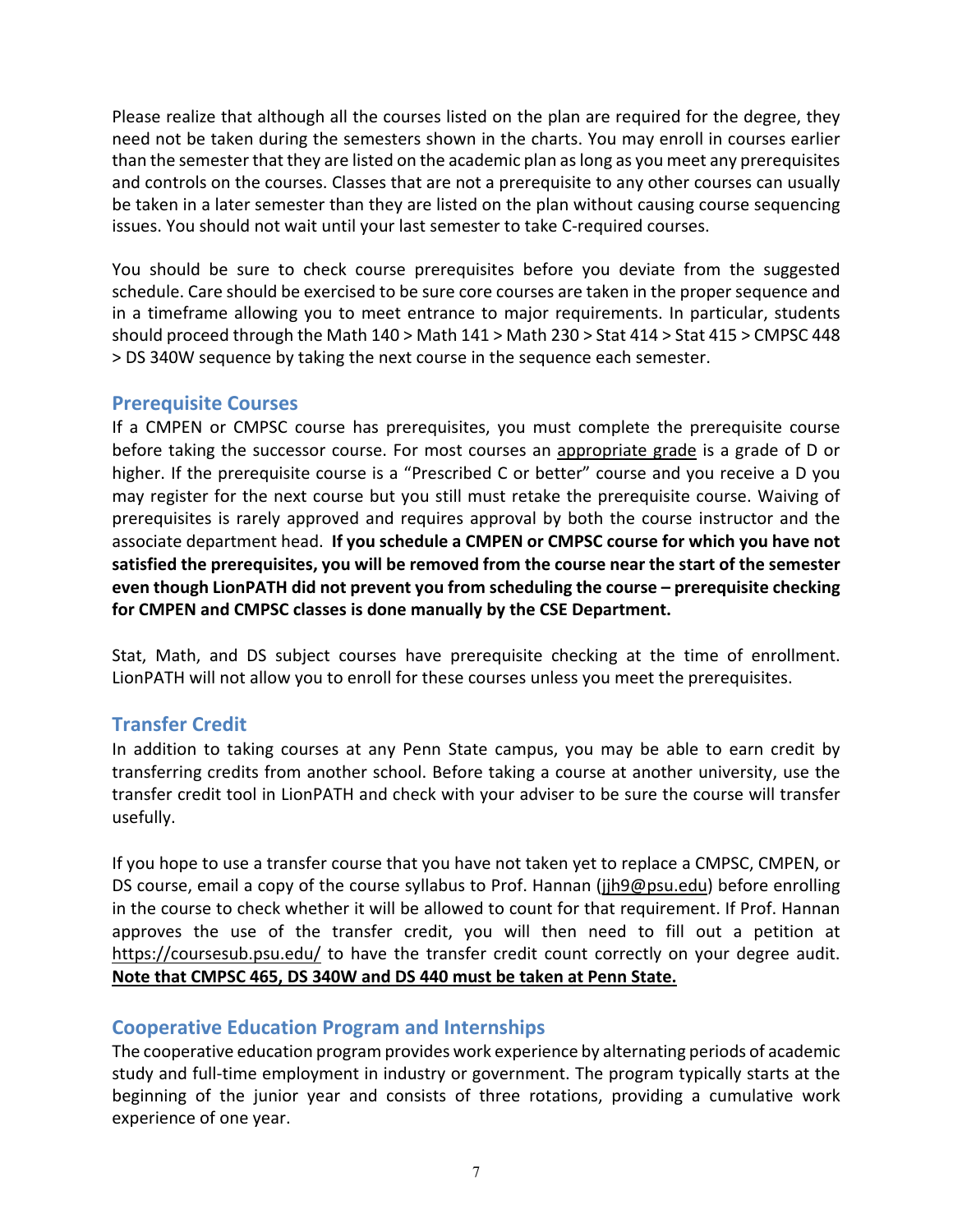If you have interest in the co-op program, you should obtain advising no later than your fourth semester from the designated co-op adviser, who will help you plan work and study schedules. You may earn up to 3 credits toward graduation in the Department List requirements.

If you prefer less of a time commitment, you can pursue one or more summer internships. You earn 1 credit per internship (maximum of 2 credits total) toward graduation in the Department List requirements.

Instructions for registering for co-op and internship credit can be found at [https://career.engr.psu.edu/students/undergraduate/intern-coop/credit-options/courses.aspx.](https://career.engr.psu.edu/students/undergraduate/intern-coop/credit-options/courses.aspx) If you are not a formal co-op or internship student, you may still take related summer jobs; however, you may not claim credits for jobs you arrange outside of the formal programs.

#### <span id="page-7-0"></span>**Honors Program**

Students in the Schreyer Honors College (Atherton Hall, 863-2635) may earn honors in Computational Data Sciences by completing a thesis with a member of the CSE faculty. See an honors adviser if you are interested in finding out more. (The department office, W209 Westgate Building, can identify the honors advisers for you).

#### <span id="page-7-1"></span>**Minors**

A minor is a specialization of at least 18 credits that supplements a major. Some courses may concurrently meet the requirements of our major. Popular minors for students in our department include:

- 1) Entrepreneurship and Innovation
- 2) Engineering Leadership Development
- 3) Mathematics
- 4) Statistics

#### <span id="page-7-2"></span>**Waivers, Exceptions, and Petitions**

In order to graduate from Penn State, all requirements on your degree audit must be marked "satisfied." If you hope to use a course in a way that it does not automatically fill in on your audit, you must submit a petition at <https://coursesub.psu.edu/> so that it can be determined whether the substitution you are requesting will be permitted and, if so, your degree audit can be updated. Be sure to submit course substitution petitions prior to taking courses and prior to the semester in which you plan to graduate so that you have time to make adjustments if your petition is not approved.

Note that petitions that require College level approval (exceptions/waivers to College & University requirements, such as general education requirements) must be submitted BEFORE the semester in which you plan to graduate.

#### <span id="page-7-3"></span>**Academic Integrity**

Recognizing not only the value of integrity in the academic environment, but also its value for the practicing data scientist and for society at large, we in the department urge you to act as a responsible professional while you are a student. Academic integrity is defined as follows in Faculty Senate rule 49-20: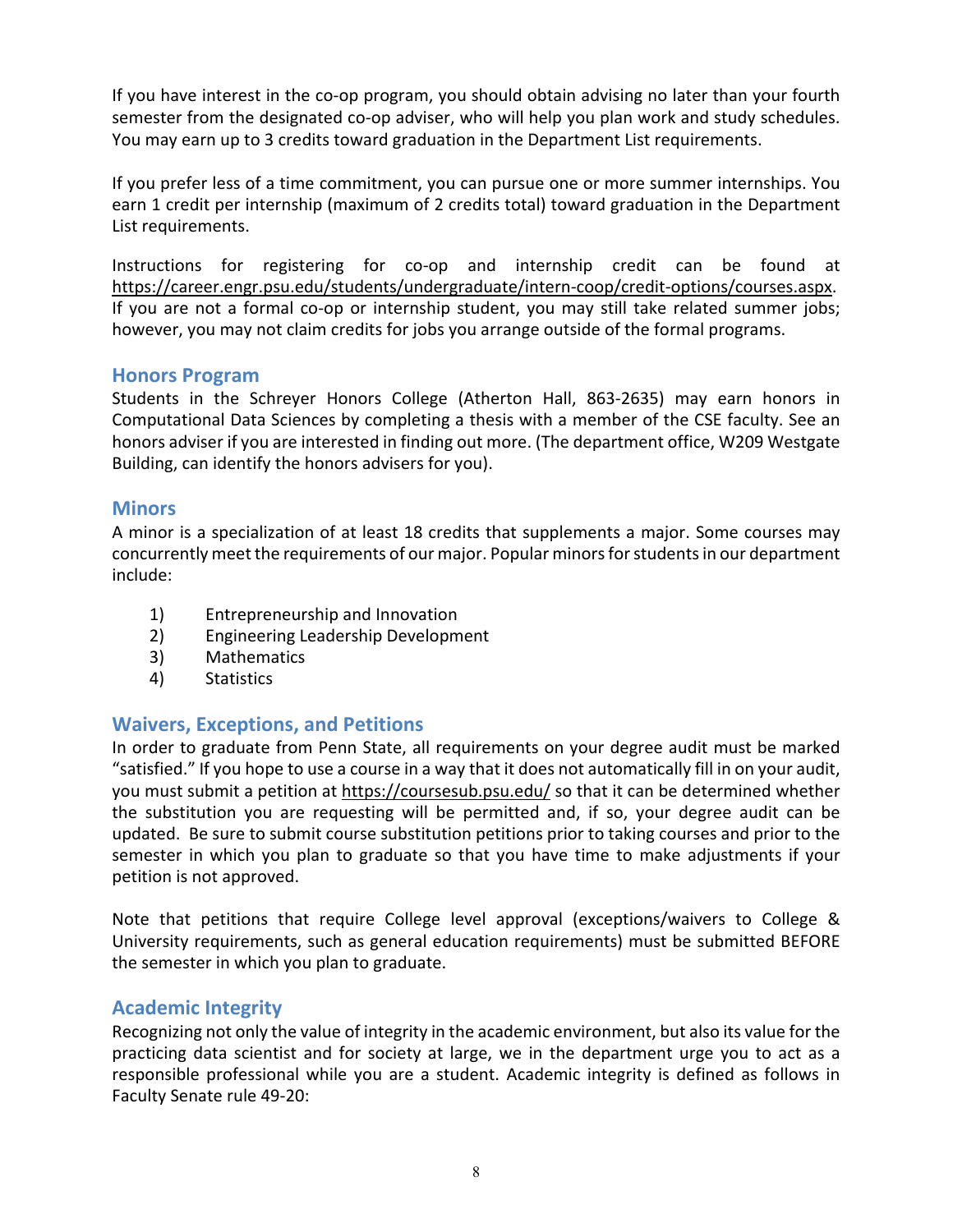"Academic integrity is the pursuit of scholarly activity free from fraud and deception and is an educational objective of this institution. Academic dishonesty includes, but is not limited to, cheating, plagiarizing, fabricating of information or citations, facilitating acts of academic dishonesty by others, having unauthorized possession of examinations, submitting work of another person or work previously used without informing the instructor, or tampering with the academic work of other students."

The EECS School maintains a specific [Academic Integrity Statement](https://www.eecs.psu.edu/students/resources/EECS-CSE-Academic-Integrity.aspx) at

<https://www.eecs.psu.edu/students/resources/EECS-CSE-Academic-Integrity.aspx> related to programming courses.

It is commonly accepted that people learn better if they can interact, discuss, and assist each other in solving problems and understanding concepts. Yet persons submitting identical homework papers overstep the bounds of beneficial interaction. The specific limits of acceptable collaboration will be spelled out by the instructor in each course in the course syllabus. The specifics may vary from course to course, but you are always responsible for keeping your work private and inaccessible to others. Do not, for any reason, show another student a part of your code or write code for another student. Do not put your code online in any location that might be publicly accessible. Any collaboration that exceeds these guidelines or the instructor's guidelines will be considered cheating. Clearly, professionals share ideas, but they should not use another's work without clear acknowledgement of who did the work. Academic dishonesty in any form is not condoned or tolerated.

# <span id="page-8-0"></span>**GRADUATION REQUIREMENTS**

To graduate from the University, every student must:

- (1) Complete the course requirements for his or her major (including earning Cs or higher in all C-required courses) and
- (2) Earn at least a 2.0 cumulative grade-point average for all courses taken at the University

#### <span id="page-8-1"></span>**C-requirements**

Some courses for the major require a grade of C or higher to graduate. If you have officially entered your major, the easiest way to see which classesrequire a grade of C or higher is to check your degree audit. On your degree audit, some sections are labeled as requiring a C or higher, and the classes used toward those sections are the ones that require a grade of C or above. If a class is being used in a section of the degree audit that does not have a label about a C or higher being required, a D or above will fulfill that requirement.

If you have not declared your major yet, you can use the Bulletin to see the classes that are Crequired for you. The academic plan, with C-required classes labeled, is available on the Data Sciences major page in the University Bulletin for the year that you began at Penn State: https://bulletins.psu.edu/undergraduate/archive/.

#### <span id="page-8-2"></span>**Data Sciences/IST (19 credits)**

o DS 200 (4) – Introduction to Data Sciences **or** STAT 200 (4)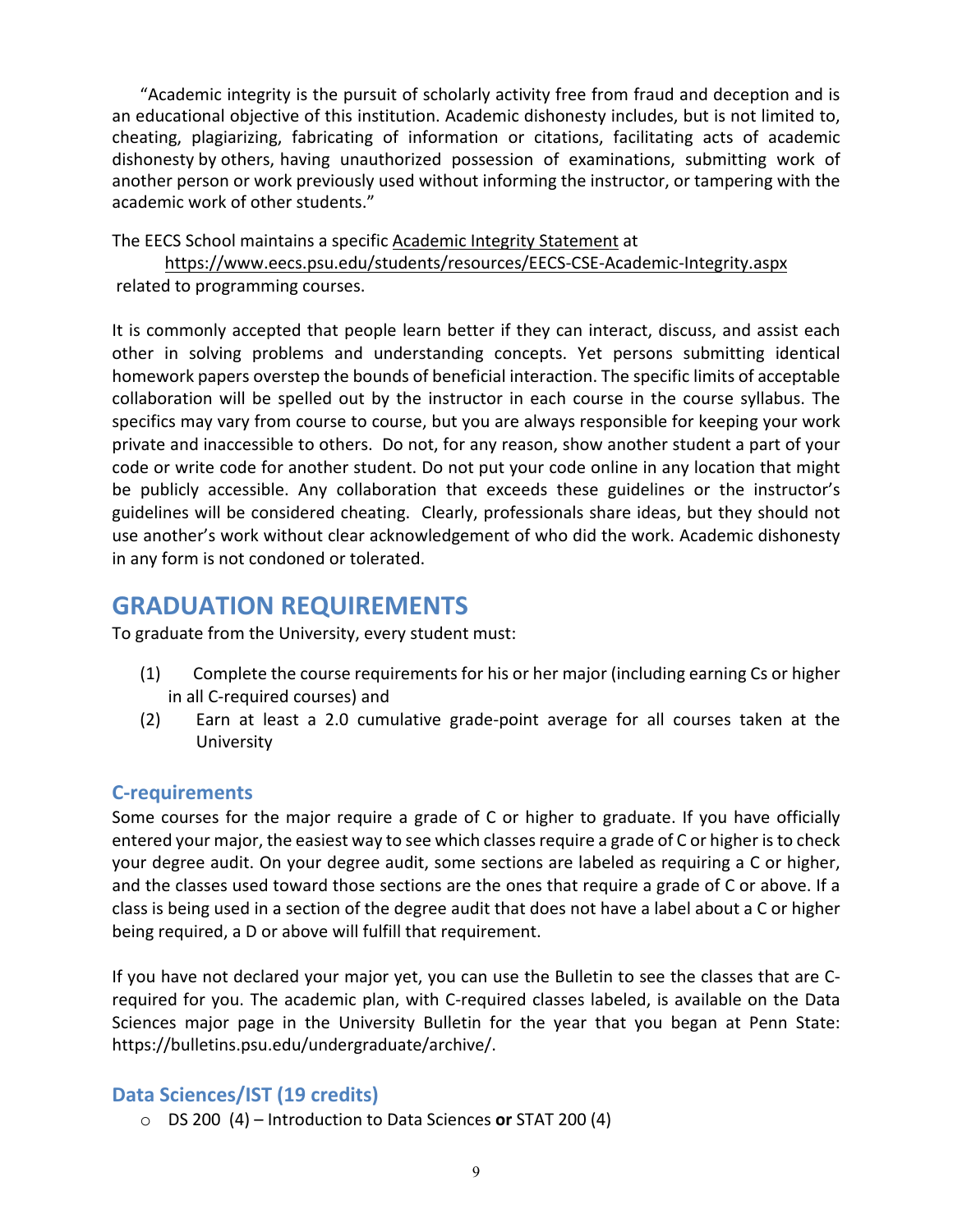- o DS 220 (3) Data Management for Data Sciences (CMPSC 121 or 131)
- $\circ$  DS 300 (3) Data Privacy and Security (DS 220)
- o DS 340W (3) Applied Data Sciences (DS 300, CMPSC 448)
- o DS 410 (3) Data Analytics at Scale ((CMPSC 122 or CMPSC 132) and DS 220)
- o DS 440 (3) Data Sciences Capstone (DS 220)

#### <span id="page-9-0"></span>**Computer Science and Engineering (24 credits)**

- $\circ$  CMPSC 121 GQ (3) Introduction to Programming Techniques (MATH 110 or MATH 140 concurrently or as a prerequisite) OR CMPSC 131 (3) – Programming and Computation I Fundamentals (MATH 110 or MATH 140 concurrently or as a prerequisite)
- o CMPSC 122 (3) Intermediate Programming (CMPSC 121) OR CMPSC 132 (3) - Programming and Computation II Data Structures (CMPSC 121 or CMPSC 131)
- o CMPSC 221 (3) Object Oriented Programming with Web-Based Applications (CMPSC 122 or CMPSC 132)
- o CMPSC 360 (3) Discrete Mathematics for Computer Science (Concurrent: CMPSC 122 or 132)
- $\circ$  CMPSC 442 (3) Artificial Intelligence (CMPSC 221; Concurrent: CMPSC 465)
- o CMPSC 448 (3) Machine Learning (STAT 415, CMPSC 122 or 132)
- $\circ$  CMPSC 455 (3) Introduction to Numerical Analysis I (MATH 220; MATH 230 or MATH 231; and 3 credits of programming)
- $\circ$  CMPSC 465 (3) Data Structures and Algorithms (CMPSC 360 or MATH 311W)

#### <span id="page-9-1"></span>**Statistics (11 credits)**

- $\circ$  STAT 184 (2) Introduction to R (MATH 21)
- $\circ$  STAT 380 (3) Data Science through Statistical Reasoning and Computation (STAT 184, STAT 200)
- $\circ$  STAT 414 (3) Introduction to Probability Theory (MATH 230)
- $\circ$  STAT 415 (3) Introduction to Mathematical Statistics (STAT 414)

#### <span id="page-9-2"></span>**Technical Electives (12 credits)**

Select 6 credits from **List A**: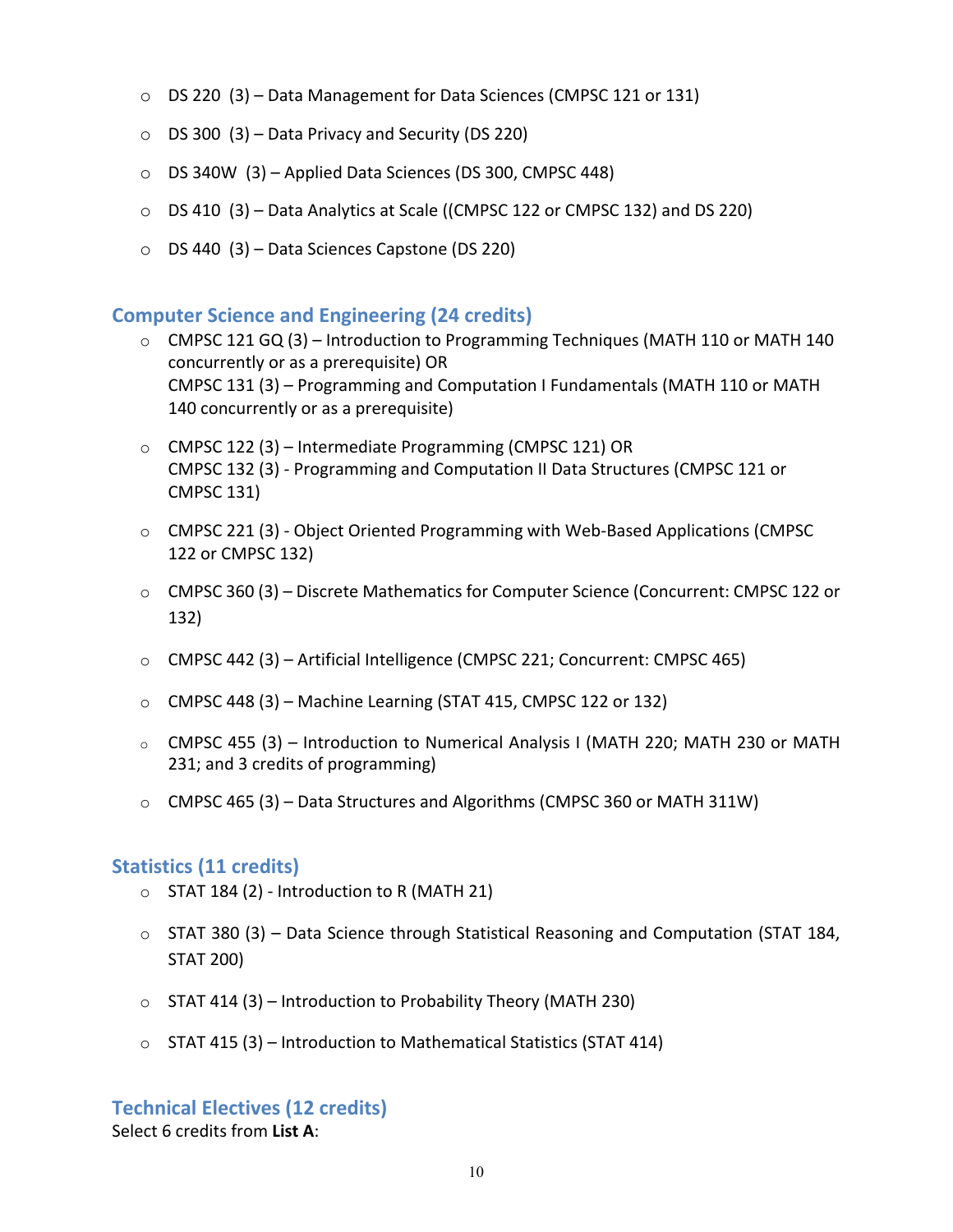- $\circ$  CMPSC 450 (3) Concurrent Scientific Programming (CMPSC 121, CMPSC 131, CMPSC 201 or CMPSC 202; MATH 220; MATH 230 or MATH 231)
- $\circ$  CMPEN 454 (3) Fundamentals of Computer Vision (MATH 230 or MATH 231; CMPSC 121 or CMPSC 201)
- $\circ$  CMPSC 456 (3) Introduction to Numerical Analysis II (CMPSC 455)

**Note: Some courses are NOT offered every semester or even every year.**

#### Select 6 credits from **List B**:

- $\circ$  CMPSC 431W (3) Database Management Systems (CMPSC 221; ENGL 202C)
- $\circ$  EE 456 (3) Introduction to Neural Networks (CMPSC 201 or CMPSC 202; MATH 220)
- o IST 441 (3) Information Retrieval and Organization (IST 210, IST 240)
- $\circ$  STAT 416 (3) Stochastic Modeling (STAT 318 or STAT 414; MATH 230)
- o STAT 440 (3) Computational Statistics (STAT 200, STAT 415, MATH 220)

#### **Note: Some courses are NOT offered every semester or even every year.**

#### <span id="page-10-0"></span>**Communications (9 credits)**

- $\circ$  ENGL 15 GWS (3) Rhetoric and Composition (ENGL 30 or ESL 15 may be substituted)
- $\circ$  ENGL 202C GWS (3) Technical Writing
- $\circ$  CAS 100 A/B (3) Effective Speech

#### **ENGL/CAS 137 & 138 may substitute for ENGL 15 and CAS 100 A/B**

#### <span id="page-10-1"></span>**Quantification (14 credits)**

- o MATH 140 GQ (4) Calculus with Analytic Geometry I
- o MATH 141 GQ (4) Calculus with Analytic Geometry II
- $\circ$  MATH 220 GQ (2) Matrices
- $\circ$  MATH 230 (4) Calculus and Vector Analysis (combination of MATH 231 (2) and MATH 232 (2) may be substituted)

#### <span id="page-10-2"></span>**Natural Sciences (9 credits)**

Nine credits of Natural Science (GN) are required. Any GN courses except the following may be used: ASTRO 1, 6, 7N, 10, 11, 120, 140; all BISC courses; All CHEM below CHEM 110 (except 3 credits of CHEM 106 can be used); PHYS 250, 251, all PHYS below PHYS 211, GEOSC 20.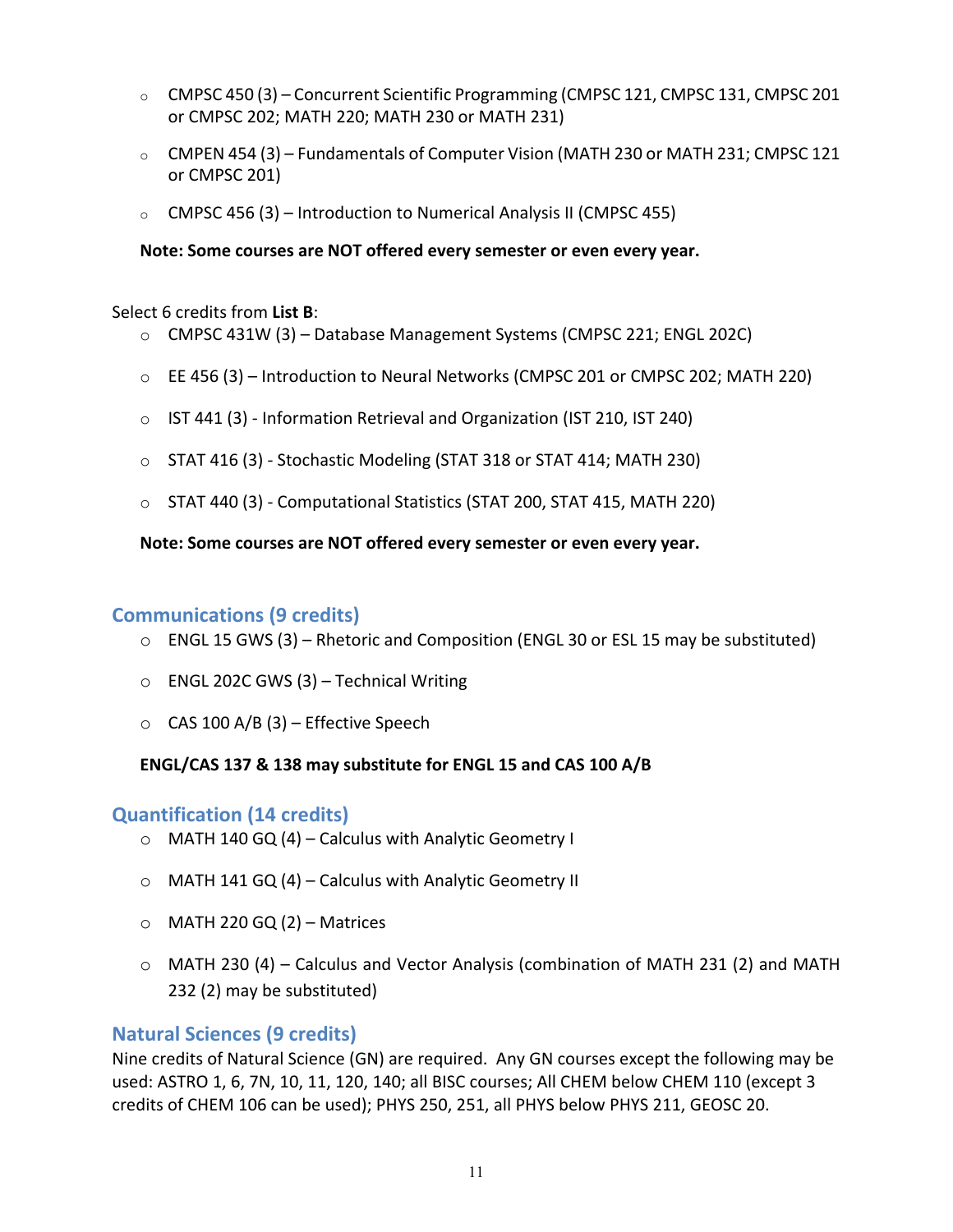#### <span id="page-11-0"></span>**Other General Education (21 credits)**

The Health and Wellness (GHW) requirement can be met by taking one 3-credit course or various credit combinations, most frequently two 1.5 credit courses (which can be taken in different semesters). A student who completes an ROTC program may use 3 credits of ROTC to satisfy the GHW requirement.

Details for the remaining General Education requirements can be found in the [Baccalaureate](https://bulletins.psu.edu/undergraduate/general-education/baccalaureate-degree-general-education-program/) Degree [General Education Requirements](https://bulletins.psu.edu/undergraduate/general-education/baccalaureate-degree-general-education-program/) at

https://bulletins.psu.edu/undergraduate/general-education/baccalaureate-degree-generaleducation-program/.

#### <span id="page-11-1"></span>**Department List (General Elective) Guidelines (6 credits)**

**Choose enough credits to bring the total number of credits up to at least 126.** If your US/IL course was not an Arts, Humanities, Social or Behavioral Sciences course, it may be counted in this list. These are sometimes called approved free electives or general electives, but the following restrictions apply:

- no courses not satisfying minimum requirements for baccalaureate degree program (see course descriptions in University *Bulletin*)
- no courses described as intended for non-science or non-technical majors in course description in University *Bulletin* (**You may take non-technical courses** but look at the *Bulletin* to be sure the description doesn't say "for non-science majors only").
- no courses similar or remedial to a required course or course already taken (when in doubt, check with your advisor before scheduling the course). For example, you may not include 2 credits of MATH 140A or 2 credits of CHEM 106.
- not ENGL 4, 5, or any other remedial English
- no more than 3 credits of ROTC
- no more than 6 credits of music performance courses
- no more than 3 additional credits of physical education
- no more than 3 credits of Cooperative Education
- no more than 2 credits of Engineering Internship
- no more than 3 credits of CHEM 106
- none of the following:
	- o Astronomy (ASTRO) 1, 6, 7N, 10, 11, 120, 140
	- o Biological Science (BISC) 1, 2, 3, 4
	- o Chemistry (CHEM) 1, 3, 108, 101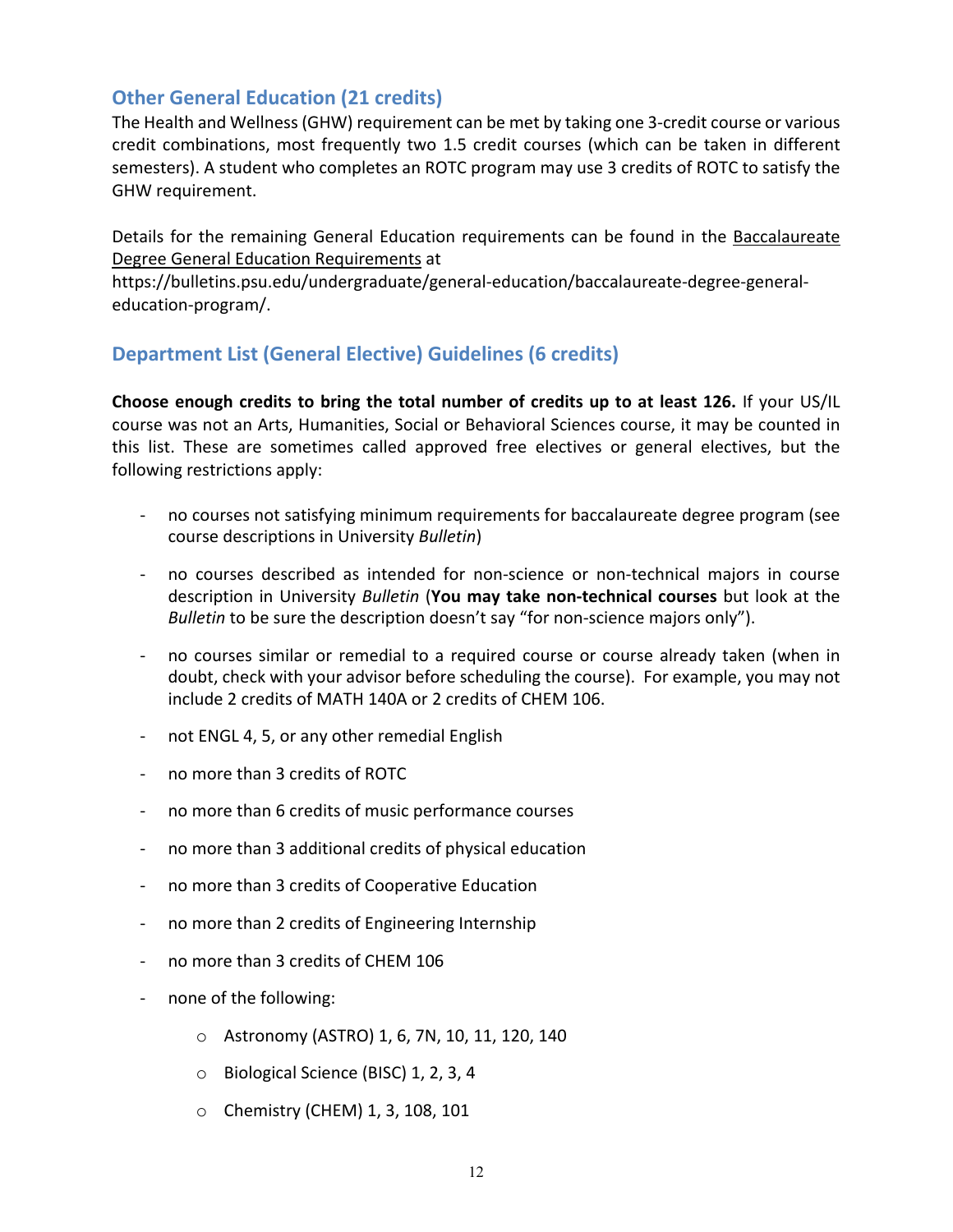- o Computer Science (CMPSC) 100, 101, 200, 201, 203
- o Cybersecurity Analytics and Operations (CYBER) 100
- o Earth and Mineral Sciences (EMSC) 150
- o English as a Second Language (ESL) 4
- o Information Science & Technology (IST) 140, 220, 230, 240, 242, 261, 311, 361
- o Language and Literacy Education (LLED) 5, 10
- o Mathematics (MATH) 200, 201, MATH below 140
- o Philosophy (PHIL) 12
- o Physical Science (PHSC) 7
- o Physics (PHYS) 250, 251, PHYS below211
- o Science, Technology, and Society (S T S) 150
- o Speech Communication (CAS) 126, 283
- o Statistics (STAT or MATH) below 318
- o STAT (MATH) 318, STAT (MATH) 319, STAT 401, STAT (MATH) 414, STAT (MATH) 415, STAT (MATH) 418

Because most classes at Penn State (that you are not already using for another degree requirement) can count toward department list, there isn't a list of all classes that can be used – it would be very long. Rather, refer to the list above of types of courses that are not eligible for this requirement.

#### <span id="page-12-0"></span>**First Year Seminar (1 credit)**

Most DTSCE majors take a 1-credit first-year seminar in either their first or second semester at Penn State. If you did not take a first-year seminar that was a separate 1-credit course, you must make up the first-year seminar credit by taking an extra credit of coursework that is acceptable for the department list requirement. Then, submit a petition at [https://coursesub.psu.edu/ r](https://coursesub.psu.edu/)equesting to use the extra credit of department list coursework to fulfill the first-year seminar requirement on your degree audit.